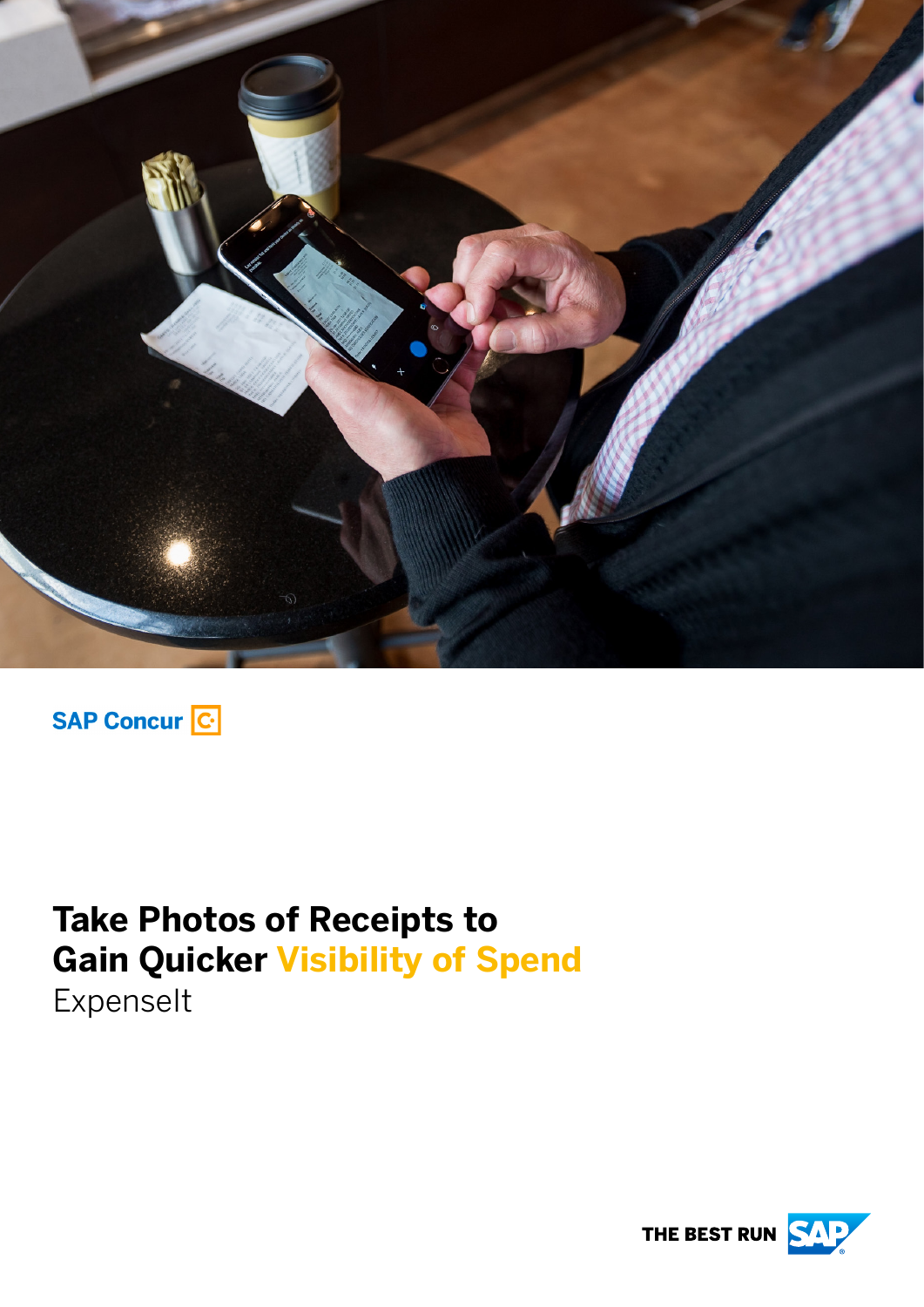# **ExpenseIt: Create, Itemize, and Categorize Expenses Effortlessly**

The toughest task on any trip is coming home to a pile of receipts. Help your employees eliminate this tedious task with Expenselt in the SAP Concur mobile app. Employees simply take a photo of a receipt and Expenselt will create, categorize and itemize an expense entry. Reports get done faster, accurately, and you get timely information to manage your organizational spend.

#### SUBMIT RECEIPTS ANYTIME, ANYWHERE

Simply take a photo of a receipt on the go and ExpenseIt takes care of the rest by seamlessly turning your receipts into expense entries.

#### CAPTURE RECEIPT DATA MORE ACCURATELY

ExpenseIt provides multiple receipt reviews so you can be confident that your expenses are being handled by an expert. ExpenseIt uses a combination of technology and people to ensure expenses are accurately captured from receipt images.

## APPROVE EXPENSE REPORTS FASTER

ExpenseIt attaches photos of receipts to each expense line item, so approving expense reports is faster and easier for managers and auditors.

Take a photo of your receipt or forward an e-mail attachment to receipts@expenseit.com and your hotel bills are **itemized.** 

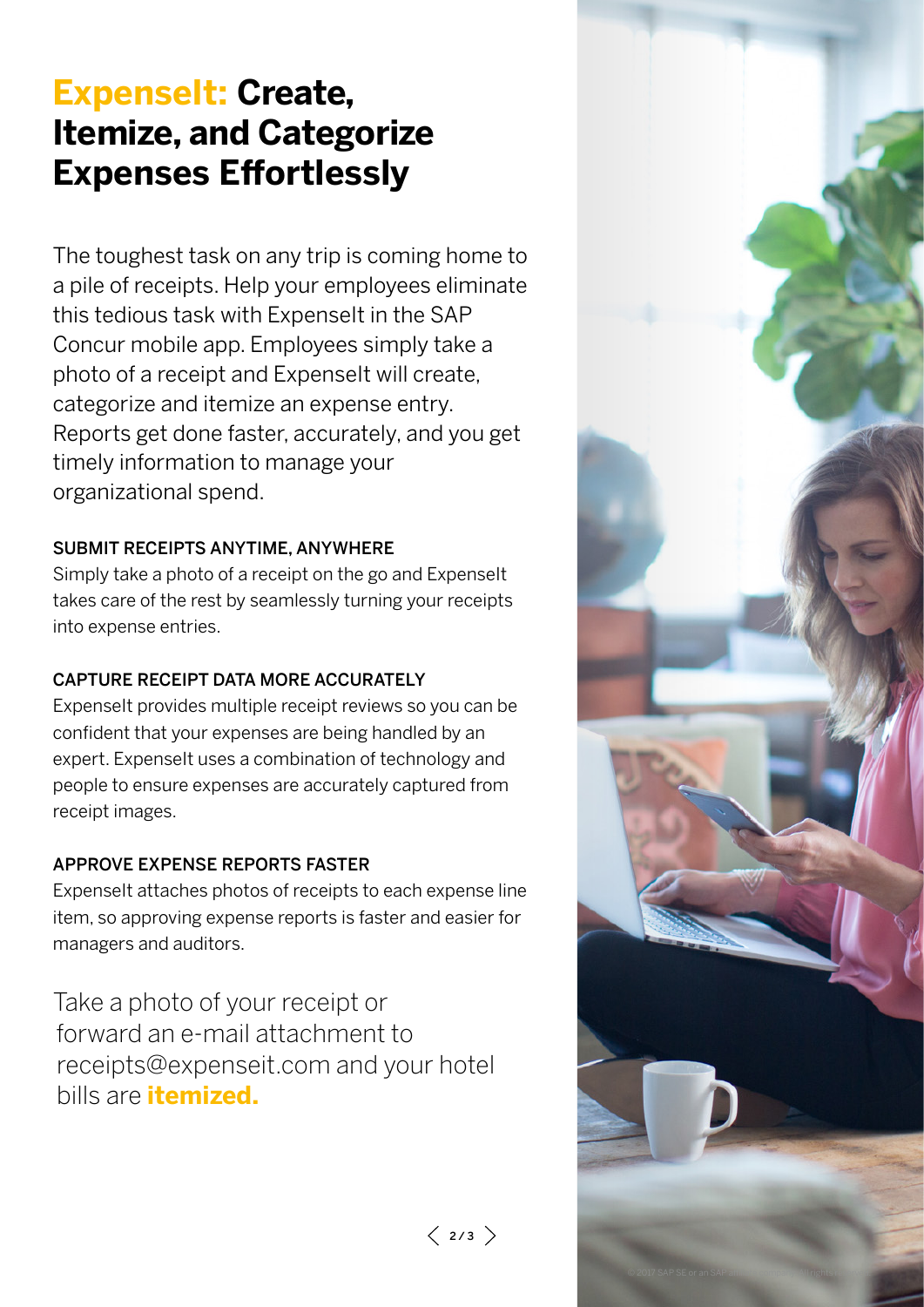#### **THE END OF EXPENSE REPORTING AS YOU KNOW IT**

#### GET IT DONE FASTER AND WHILE ON THE GO

Travelers no longer have to wait until they get back to the office to start their expense report they simply take photos of receipts as they go, and Expenselt takes care of the rest by turning receipts into expense entries.

#### GET IT DONE RIGHT

Expenses are populated and matched with receipts and credit card charges, which eliminates manual entry errors and increases accuracy. ExpenseIt categorizes and itemizes expenses for you—even complex hotel bills. Now expense reports get approved quickly—no more missing receipts—and employees get reimbursed faster.

#### GET REAL-TIME INSIGHT

View the month's spend, before month's end. Stay on top of accruals and effectively manage your monthly budget. When it's easier for employees to complete expense reports, you'll see expense reports turned in on time, spend less time chasing down the procrastinators and get a timely and accurate look into your T&E spend. Now you can spot out-of-policy spend faster, get a tighter reign on compliance and better control your costs.

#### **IT'S NEVER BEEN EASIER**



Take a photo of your receipt on the go



ExpenseIt reviews and itemizes the data



And voilà, your expense entry is complete

## **ABOUT SAP CONCUR**

SAP Concur® solutions take companies of all sizes and stages beyond automation to a completely connected spend management solution encompassing travel, expense, invoice, compliance and risk. For more than 20 years, these leading, innovative solutions have kept customers a step ahead by delivering timesaving tools, connected spending data and a dynamic ecosystem of diverse partners and apps. User-friendly and business-ready, SAP Concur solutions unlock powerful insights that help businesses reduce complexity and see spending clearly, so they can manage it proactively. For more information, visit [concur.com](https://www.concur.com/)